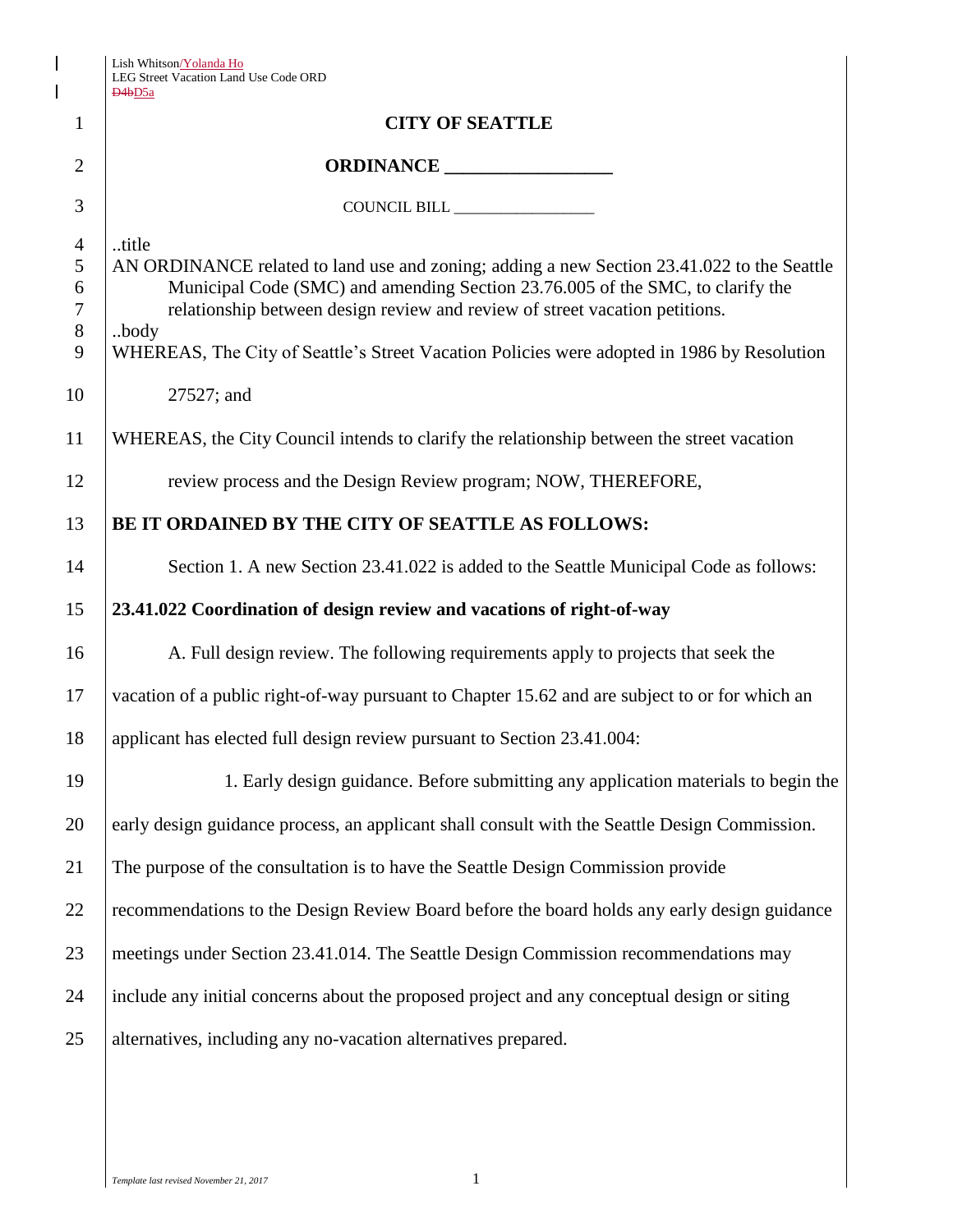Lish Whitson/Yolanda Ho LEG Street Vacation Land Use Code ORD D4bD5a

 2. Design Review Board recommendation. The Design Review Board shall not hold a final recommendation meeting until the Seattle Design Commission makes a recommendation on the Public Trust Analysis phase of a street vacation review as described in 4 the Street Vacation Policies.

 B. Administrative design review. The following requirements apply to projects that seek 6 the vacation of a public right-of-way pursuant to Seattle Municipal Code Chapter 15.62 and are subject to or for which an applicant has elected administrative design review pursuant to Section 23.41.004.

 1. Early design guidance. Before the Director makes guideline priorities available, an applicant shall consult with the Seattle Design Commission. The purpose of the consultation is to have the Seattle Design Commission provide recommendations to the Director, prior to the Director identifying priorities pursuant to Section 23.41.016. The Seattle Design Commission recommendations may include any initial concerns about the proposed project and any conceptual design or siting alternatives, including any no-vacation alternatives prepared.

 2. Design Review Board recommendation. The Director shall not make a recommendation pursuant to Section 23.41.016 until the Seattle Design Commission makes a recommendation on the Public Trust Analysis phase of a street vacation review.

18 Section 2. Section 23.76.005 of the Seattle Municipal Code, last amended by Ordinance 123913, is amended as follows:

**23.76.005 Time for decisions**

21 A. Except as otherwise provided in this Section 23.76.005 or otherwise agreed to by the 22 applicant, land use decisions on applications shall be made within 120 days after the applicant has been notified that the application is complete. In determining the number of days that have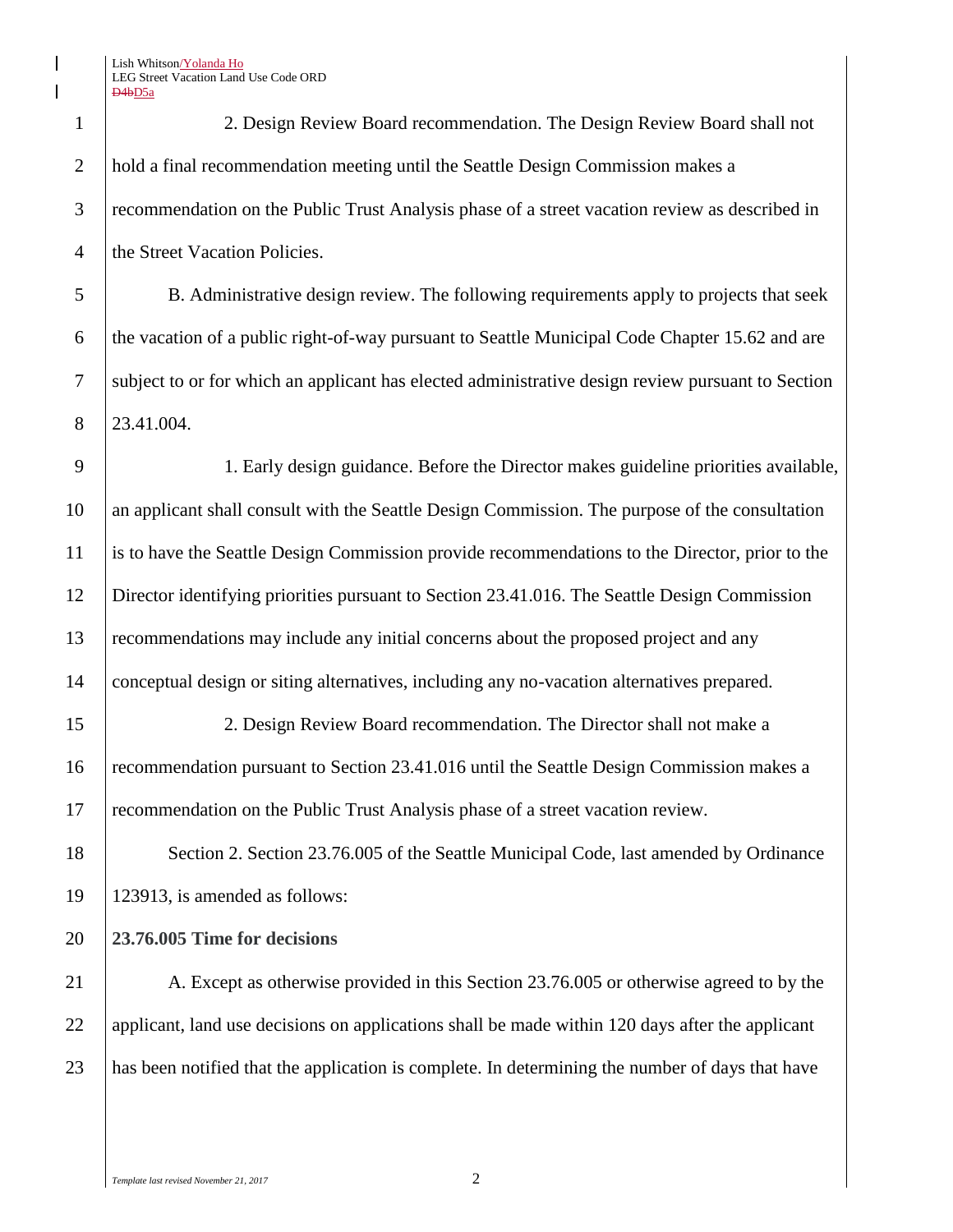Lish Whitson<u>/Yolanda Ho</u> LEG Street Vacation Land Use Code ORD D4bD5a

 $\begin{array}{c} \hline \end{array}$  $\overline{\phantom{a}}$ 

> 1 elapsed after the notification that the application is complete, the following periods shall be excluded:

| 3              | 1. All periods of time during which the applicant has been requested by the                      |  |
|----------------|--------------------------------------------------------------------------------------------------|--|
| $\overline{4}$ | Director to correct plans, perform required studies, or provide additional required information, |  |
| 5              | until the Director determines that the request has been satisfied;                               |  |
| 6              | 2. Any extension of time mutually agreed upon by the Director and the applicant;                 |  |
| 7              | 3. For projects for which an EIS has been required, the EIS process time period                  |  |
| 8              | established in subsection 23.76.005.B;                                                           |  |
| 9              | 4. Any time period for filing an appeal of the land use decision to the Hearing                  |  |
| 10             | Examiner, and the time period to consider and decide the appeal; and                             |  |
| 11             | 5. All periods of time during which the applicant has been requested by the                      |  |
| 12             | Director to pay past-due permit fees, until the Director determines that the request has been    |  |
| 13             | satisfied or until the permit is cancelled for failure to pay fees.                              |  |
| 14             | B. The time required to prepare an EIS shall be agreed to by the Director and applicant in       |  |
| 15             | writing. Unless otherwise agreed to by the applicant, a final environmental impact statement     |  |
| 16             | shall be issued by the Director within one year following the issuance of a Determination of     |  |
| 17             | Significance for the proposal, unless the EIS consultant advises that a longer time period is    |  |
| 18             | necessary. In that case, the additional time shall be that recommended by the consultant, not to |  |
| 19             | exceed an additional year.                                                                       |  |
| 20             | C. The time limits established by subsections 23.76.005.A and B do not apply if a permit         |  |
| 21             | application:                                                                                     |  |
| 22             | 1. ((requires)) Requires an amendment to the Comprehensive Plan or the Land                      |  |
| 23             | Use Code; or                                                                                     |  |
|                |                                                                                                  |  |
|                |                                                                                                  |  |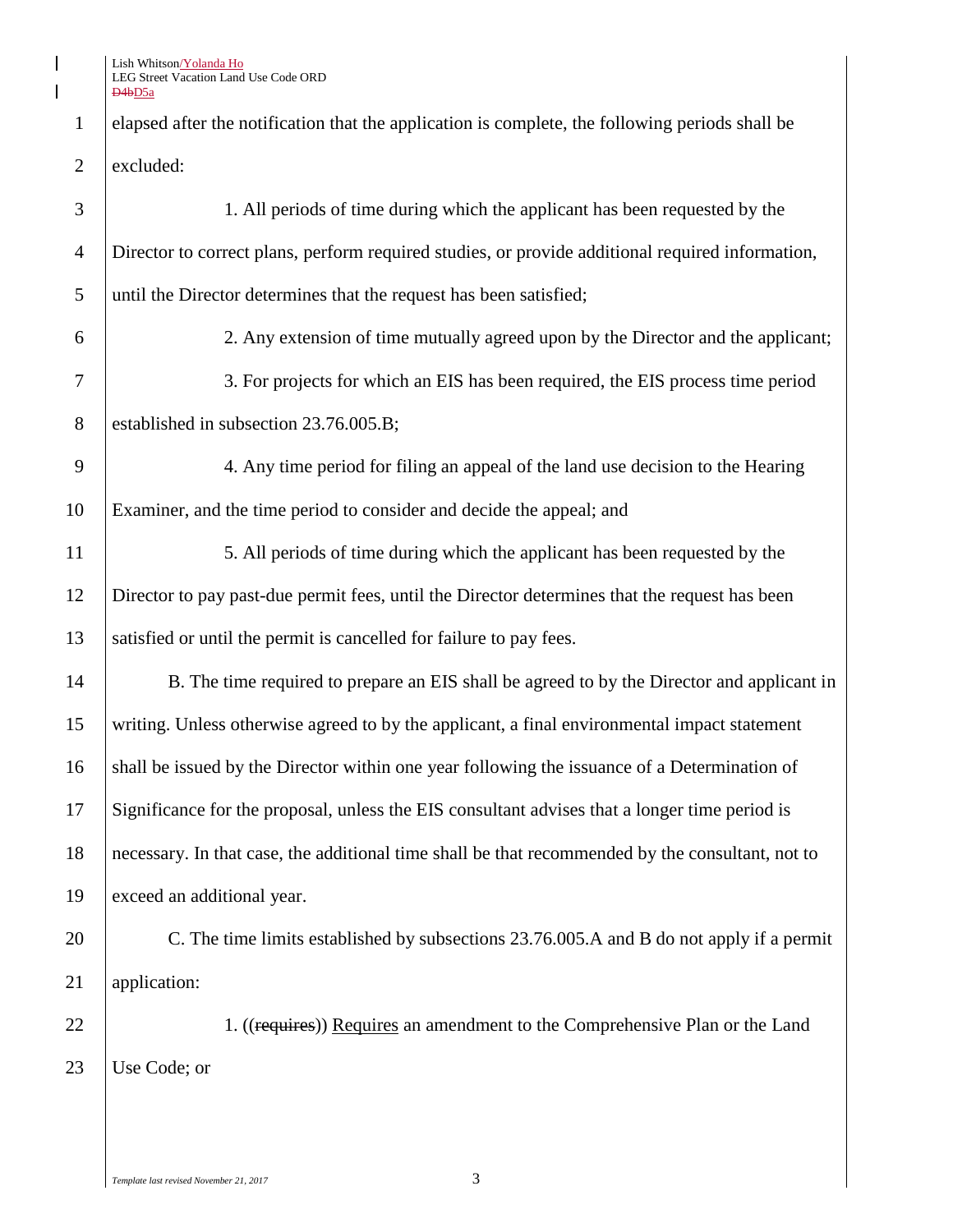|                | Lish Whitson/Yolanda Ho<br>LEG Street Vacation Land Use Code ORD<br>D <sub>4</sub> b <sub>D5a</sub> |  |  |  |
|----------------|-----------------------------------------------------------------------------------------------------|--|--|--|
| 1              | 2. ((requires)) Requires the siting of an essential public facility; (( $\Theta$ )) or              |  |  |  |
| $\overline{2}$ | 3. $((\mathbf{is})$ Is substantially revised by the applicant, in which case the time period        |  |  |  |
| 3              | shall start from the date at which the revised project application is determined to be complete.    |  |  |  |
| $\overline{4}$ | $((.))$ or                                                                                          |  |  |  |
| 5              | 4. Requires the vacation of public right-of-way.                                                    |  |  |  |
| 6              | * * *                                                                                               |  |  |  |
| 7              | Section 3.D. Exclusions pursuant to RCW 36.70B.140(1) $\overline{.}$                                |  |  |  |
| 8              | 1. Type II decisions. There is no time limit for a decision on an application that                  |  |  |  |
| 9              | includes an exception from the regulations for Environmentally Critical Areas, Chapter 25.09.       |  |  |  |
| 10             | 2. Type III decisions $\overline{z}$                                                                |  |  |  |
| 11             | a. The Director shall issue a recommendation within 120 days as that time                           |  |  |  |
| 12             | is calculated pursuant to subsections 23.76.005.A, 23.76.005.B, and 23.76.005.C; and                |  |  |  |
| 13             | b. The Hearing Examiner shall issue a decision within 90 days of issuance                           |  |  |  |
| 14             | of the Director's recommendation, except that in determining the time limits for Type III           |  |  |  |
| 15             | decisions established in this subsection 23.76.005.D.2.b, the following periods shall be excluded:  |  |  |  |
| 16             | 1) The time during which a Type III decision is remanded by the                                     |  |  |  |
| 17             | Hearing Examiner for further information or analysis. The Hearing Examiner shall set a              |  |  |  |
| 18             | reasonable period for the remand after consideration of the nature and complexity of the issues,    |  |  |  |
| 19             | and, if practicable, after consultation with the parties about the reasonableness of the remand     |  |  |  |
| 20             | period;                                                                                             |  |  |  |
| 21             | 2) All periods of time during which the applicant has been                                          |  |  |  |
| 22             | requested by the Director to pay past-due permit fees, until the Director determines that the       |  |  |  |
| 23             | request has been satisfied; and                                                                     |  |  |  |
|                |                                                                                                     |  |  |  |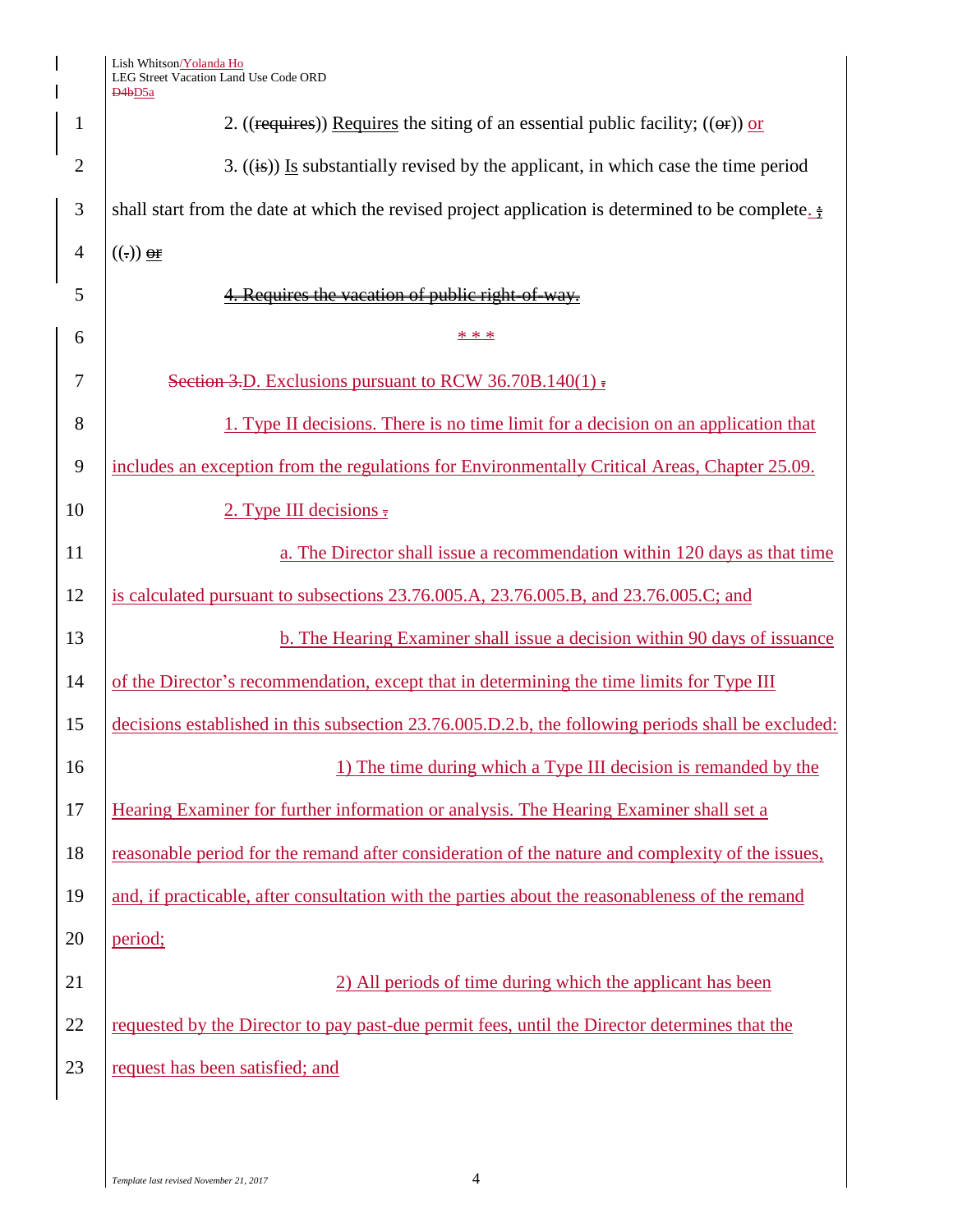Lish Whitson<u>/Yolanda Ho</u> LEG Street Vacation Land Use Code ORD

 $\overline{\phantom{a}}$ 

|                | D4bD5a                                                                                              |  |
|----------------|-----------------------------------------------------------------------------------------------------|--|
| $\mathbf{1}$   | 3) Any extension of time mutually agreed upon by the Hearing                                        |  |
| $\mathbf{2}$   | Examiner and the applicant.                                                                         |  |
| 3              | 3. Type IV Council land use decisions.                                                              |  |
| $\overline{4}$ | a. There is no time limit for decisions on Major Institution master plans.                          |  |
| 5              | b. All other Type IV Council land use decisions and any associated Type                             |  |
| 6              | II decisions listed in subsection 23.76.006.C.2, except for the exclusions listed in subsections    |  |
| $\tau$         | 23.76.005.D.1 and 23.76.005.D.3.c, shall be made within the following time periods:                 |  |
| 8              | 1) The Director shall issue a recommendation within 120 days as                                     |  |
| 9              | that time period is calculated pursuant to subsections 23.76.005.A, 23.76.005.B, and                |  |
| 10             | 23.76.005.C;                                                                                        |  |
| 11             | 2) The Hearing Examiner shall issue a recommendation within 90                                      |  |
| 12             | days of issuance of the Director's recommendation; and                                              |  |
| 13             | 3) The Council shall issue its decision within 90 days of receipt of                                |  |
| 14             | the Hearing Examiner recommendation, except that if a timely appeal is filed with the City          |  |
| 15             | Clerk, the Council shall issue its decision within 120 days of receipt of the Hearing Examiner      |  |
| 16             | recommendation.                                                                                     |  |
| 17             | c. In determining the time limits for Type IV Council land use decisions                            |  |
| 18             | established in this subsection 23.76.005.D, the following periods shall be excluded:                |  |
| 19             | 1) The time during which a Type IV Council land use decision is                                     |  |
| 20             | remanded by the Hearing Examiner or Council for further information or analysis. The Hearing        |  |
| 21             | Examiner or the Council shall set a reasonable period for the remand after consideration of the     |  |
| 22             | nature and complexity of the issues, and, if practicable, after consultation with the parties about |  |
| 23             | the reasonableness of the remand period;                                                            |  |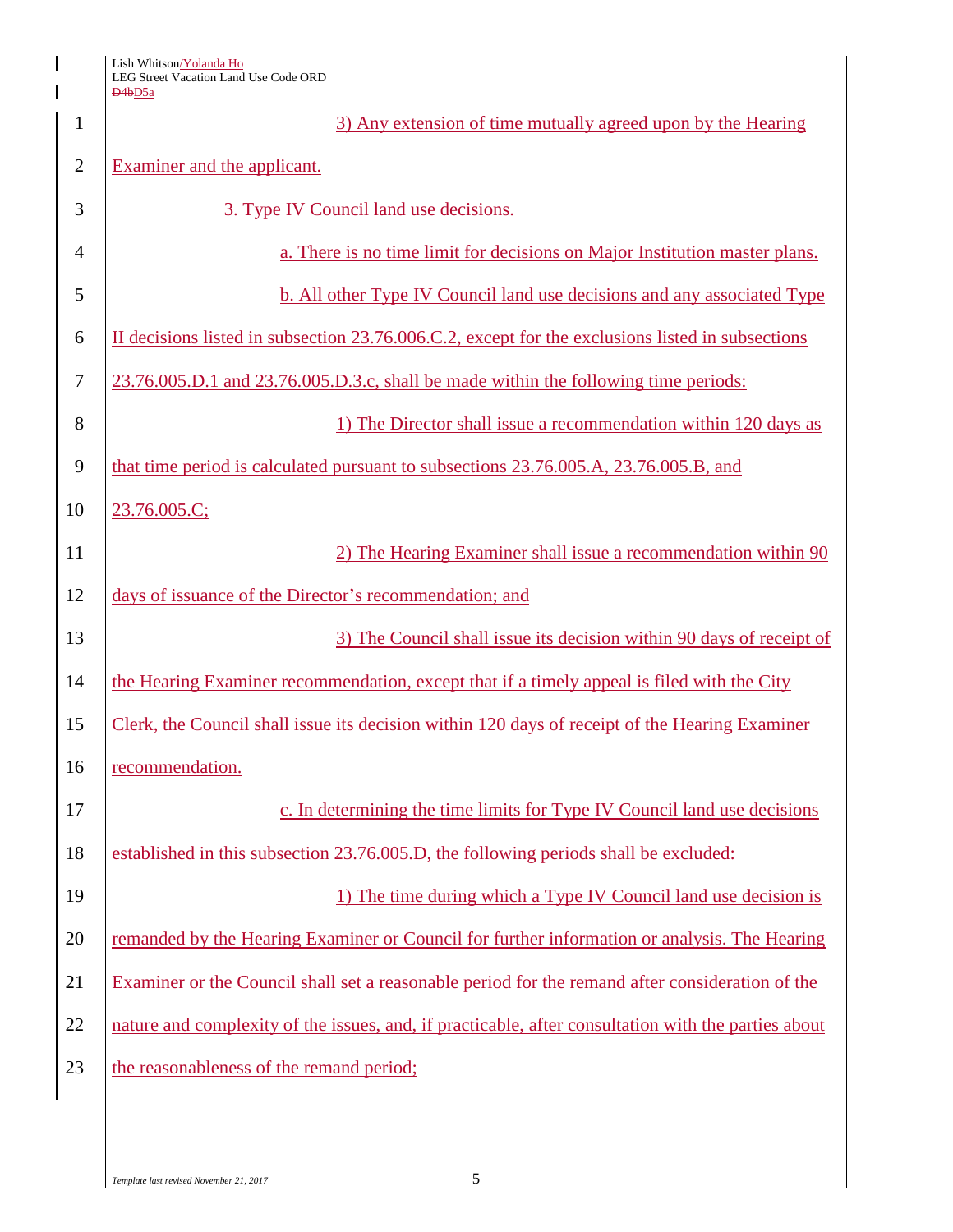Lish Whitson<u>/Yolanda Ho</u> LEG Street Vacation Land Use Code ORD D4bD5a

 $\mathsf{l}$ 

| $\mathbf{1}$   | 2) All periods of time during which the applicant has been                                       |  |
|----------------|--------------------------------------------------------------------------------------------------|--|
| $\overline{2}$ | requested by the Director to pay past-due permit fees, until the Director determines that the    |  |
| 3              | request has been satisfied; and                                                                  |  |
| $\overline{4}$ | 3) Any extension of time mutually agreed upon by the Hearing                                     |  |
| 5              | Examiner and the applicant or the City Council and the applicant.                                |  |
| 6              | 4. Vacation of public right-of-way. The Director shall issue a recommendation                    |  |
| $\overline{7}$ | within 240 days as that time is calculated pursuant to subsections 23.76.005.A, 23.76.005.B, and |  |
| 8              | 23.76.005.C.                                                                                     |  |
| 9              | Section 3. The City Council requests that the Seattle Department of                              |  |
| 10             | Transportation (SDOT), Seattle Department of Construction and Inspections (SDCI), and Seattle    |  |
| 11             | Design Commission (SDC) prepare recommendations for a decision time frame for vacations of       |  |
| 12             | public right-of-way. SDOT, SDCI, and SDC shall track the number of days needed to review         |  |
| 13             | projects throughout the process and submit a proposal by May 1, 2020.                            |  |
| 14             | * * *                                                                                            |  |